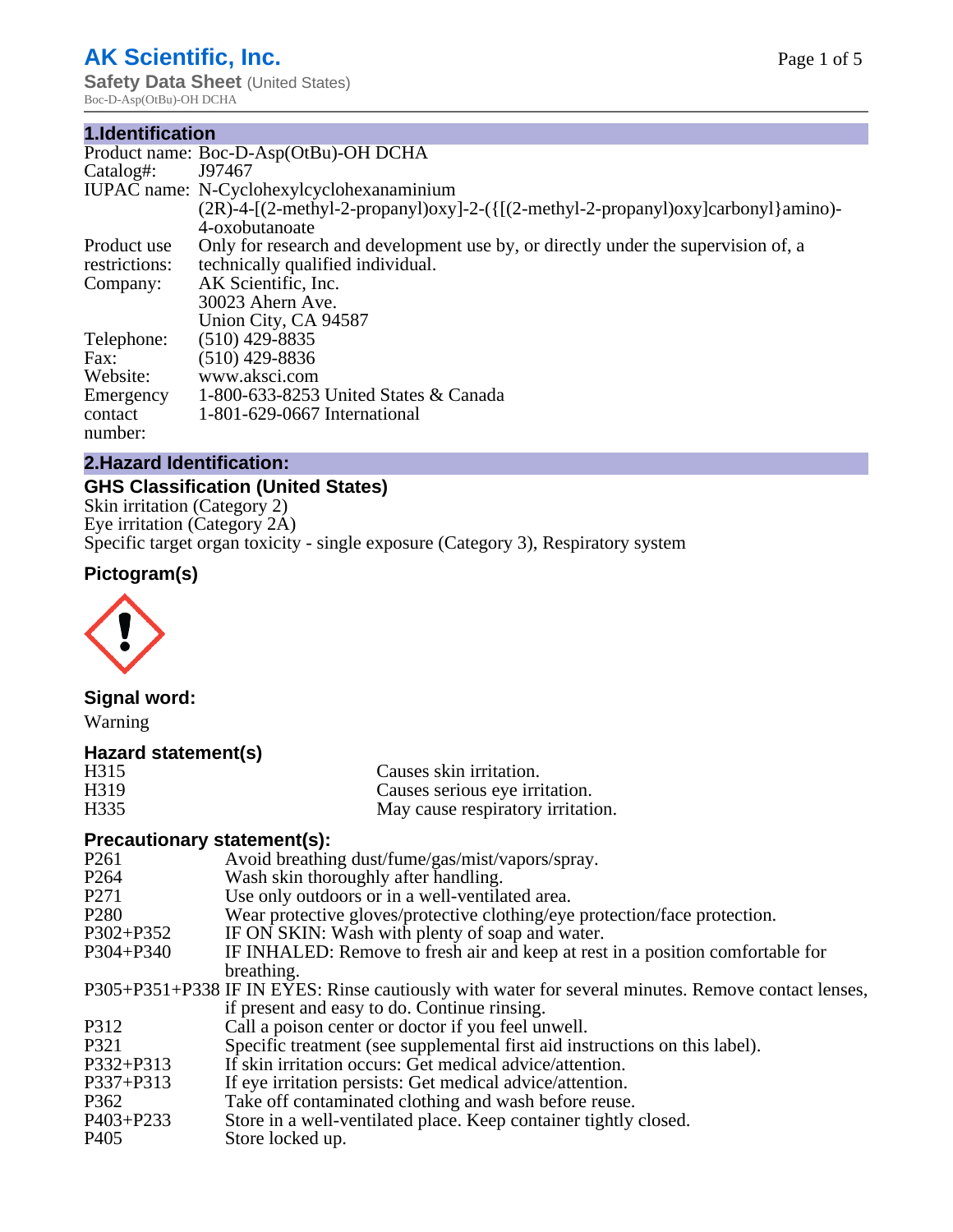P501 Dispose of contents/container to an approved waste disposal plant.

# **Hazards not otherwise classified (HNOC) or not covered by GHS:**

None

#### **3.Composition/Information on Ingredients**

| Synonyms: | Boc-D-aspartic acid -tert-butyl ester dicyclohexylammonium salt |
|-----------|-----------------------------------------------------------------|
| $CAS#$ :  | 200334-95-8                                                     |
| Purity:   | 95%                                                             |
| EC:       | Not available.                                                  |

#### **4. First Aid Measures**

**General Information:** Immediately remove any clothing contaminated by the product. Move out of dangerous area. Consult a physician and show this safety data sheet.

**Inhalation:** Move person to fresh air. If not breathing, give artificial respiration. If breathing is difficult, give oxygen. Obtain medical aid.

**Skin contact:** Immediately flush skin with running water for at least 15 minutes while removing contaminated clothing and shoes. Wash clothing before reuse. Obtain medical aid immediately. **Eye contact:** Immediately flush open eyes with running water for at least 15 minutes. Obtain medical

aid immediately.

**Ingestion:** Do NOT induce vomiting without medical advice. Rinse mouth with water. Never administer anything by mouth to an unconscious person. Obtain medical aid immediately.

**Most important symptoms and effects, both acute and delayed:** No further information available. Please see sections 2 and 11.

**Indication of any immediate medical attention and special treatment needed:** No further information available.

# **5. Fire Fighting Measures**

**Suitable extinguishing media:** Use water spray, dry chemical, carbon dioxide, or chemical foam. **Specific hazards arising from the chemical:** Carbon oxides, Nitrogen oxides.

**Advice for firefighters:** As in any fire, wear a NIOSH-approved or equivalent, pressure-demand, self-contained breathing apparatus and full protective gear. During a fire, irritating and highly toxic gases may be generated by thermal decomposition or combustion.

# **6. Accidental Release Measures**

**Personal precautions, protective equipment and emergency procedures:** Wear protective equipment and keep unprotected personnel away. Ensure adequate ventilation. Remove all sources of ignition. Prevent further leak or spill if safe to do so. For personal protective equipment, please refer to section 8.

**Environmental precautions:** Do not let product enter drains, other waterways, or soil.

**Methods and materials for containment and cleaning up:** Prevent further leak or spill if safe to do so. Vacuum, sweep up, or absorb with inert material and place into a suitable disposal container. Consult local regulations for disposal. See section 13 for further disposal information.

# **7. Handling and Storage**

**Precautions for safe handling:** Avoid contact with skin, eyes, and personal clothing. Wash hands thoroughly after handling. Avoid breathing fumes. Use only with adequate ventilation. Wear suitable protective clothing, gloves, and eye/face protection. Keep away from sources of ignition. Minimize dust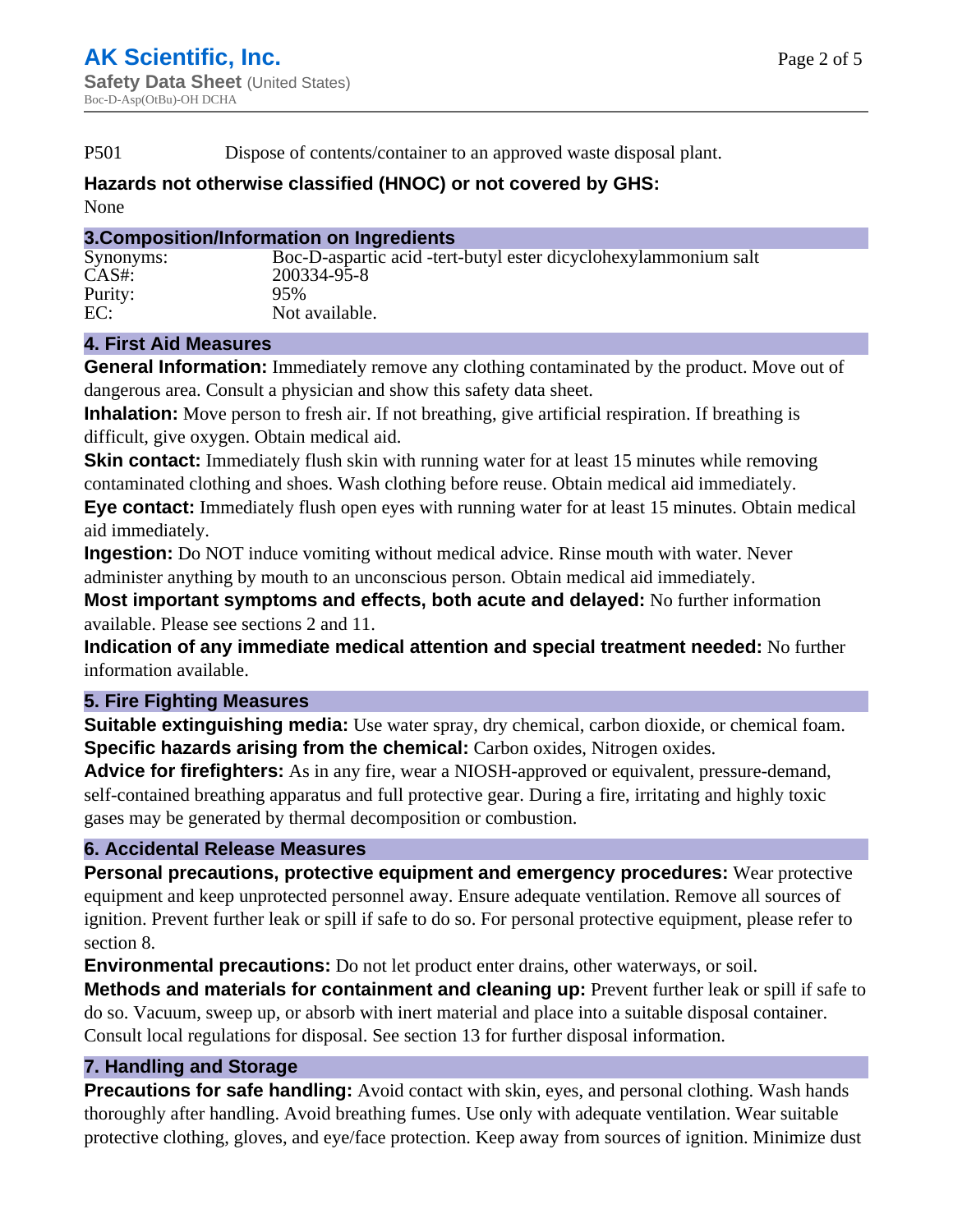generation and accumulation. Keep container tightly closed. Open and handle container with care. Do not eat, drink, or smoke while handling.

**Conditions for safe storage, including any incompatibilities:** Store in a tightly-closed container when not in use. Store in a cool, dry, well-ventilated area away from incompatible substances. Keep away from sources of ignition. ,Store long-term at 2-8°C.

#### **8. Exposure Controls/Personal Protection**

#### **Exposure limits:**

| <b>OSHA PEL:</b>  | Not available. |
|-------------------|----------------|
| NIOSH REL:        | Not available. |
| <b>ACGIH TLV:</b> | Not available. |

**Appropriate engineering controls:** Avoid contact with skin, eyes, and clothing. Wash hands before breaks and immediately after handling the product. Facilities storing or utilizing this material should be equipped with an eyewash fountain. Use adequate general and local exhaust ventilation to keep airborne concentrations low.

#### **Personal protection**

| . טוסטוטו או טוסטוס |                                                                                                                                                                                                                                                                                                                                                                                                                         |
|---------------------|-------------------------------------------------------------------------------------------------------------------------------------------------------------------------------------------------------------------------------------------------------------------------------------------------------------------------------------------------------------------------------------------------------------------------|
| Eyes:               | Based on an evaluation of the eye or face hazards present, wear chemical splash-resistant<br>safety glasses or goggles with side protection. A face shield may be appropriate in some<br>workplaces. Use eyewear tested and approved under appropriate government standards<br>such as OSHA 29 CFR 1910.133 or EU EN166.                                                                                                |
| Hands:              | Wear gloves selected based on an evaluation of the possible hazards to hands and skin,<br>the duration of use, the physical conditions of the workplace, and the chemical resistance<br>and physical properties of the glove material.                                                                                                                                                                                  |
|                     | Skin and body: Protective clothing must be selected based on the hazards present in the workplace, the<br>physical environment, the duration of exposure, and other factors. No fabric can provide<br>protection against all potential hazards; therefore it is important to select the appropriate<br>protective clothing for each specific hazard. At the minimum, wear a laboratory coat and<br>close-toed footwear. |
| Respiratory:        | Respirators are not a substitute for accepted engineering control measures such as<br>enclosure or confinement of the operation, general and local ventilation, and substitution<br>of less toxic materials. When respiratory personal protective equipment is appropriate<br>based on an assessment of respiratory hazards in the workplace, use a NIOSH- or<br>CEN-certified respirator.                              |

| White powder          |
|-----------------------|
| C25H46N2O6            |
| 470.64                |
| Not available.        |
| Not available.        |
| Not available.        |
| $138 - 144$ °C        |
| Not available.        |
| Not available.        |
| Please see section 2. |
| Not available.        |
| Not available.        |
| Not available.        |
| Not available.        |
| Not available.        |
| Not available.        |
| Not available.        |
| Not available.        |
|                       |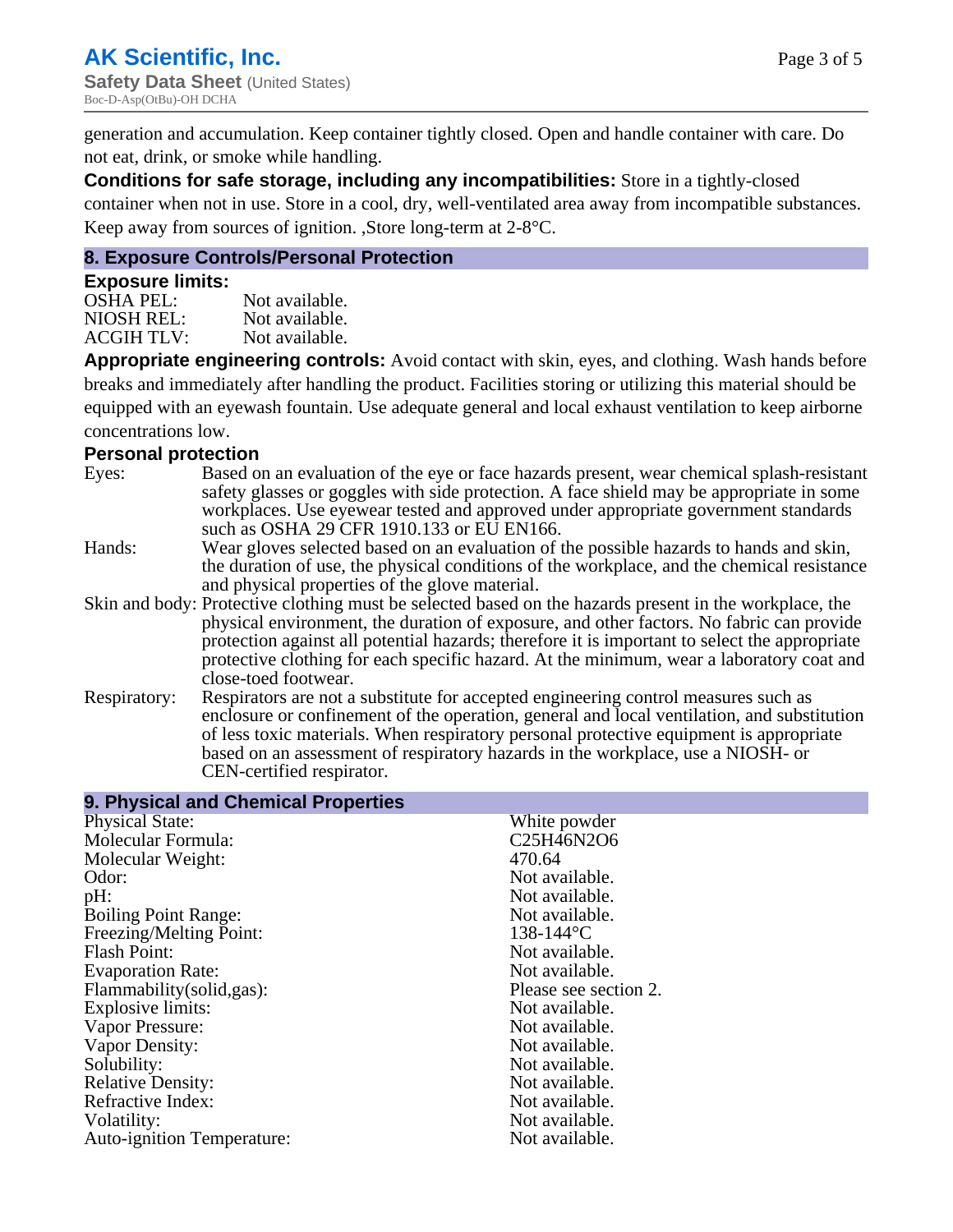| <b>Decomposition Temperature:</b><br><b>Partition Coefficient:</b>                                                                                                | Not available.<br>Not available.                                                                                                                                                                                                                                                                                                                                                                                      |
|-------------------------------------------------------------------------------------------------------------------------------------------------------------------|-----------------------------------------------------------------------------------------------------------------------------------------------------------------------------------------------------------------------------------------------------------------------------------------------------------------------------------------------------------------------------------------------------------------------|
| <b>10. Stability and Reactivity</b>                                                                                                                               |                                                                                                                                                                                                                                                                                                                                                                                                                       |
| Reactivity:<br>Chemical stability:<br>Possibility of hazardous reactions:<br>Conditions to avoid:<br>Incompatible materials:<br>Hazardous decomposition products: | Not available.<br>Stable under recommended temperatures and pressures.<br>Not available.<br>Dust generation.<br>Strong oxidizing agents.<br>Carbon oxides, Nitrogen oxides.                                                                                                                                                                                                                                           |
| <b>11. Toxicological Information</b>                                                                                                                              |                                                                                                                                                                                                                                                                                                                                                                                                                       |
| RTECS#<br>Acute toxicity:<br>Routes of exposure:<br>Symptoms related to the physical, chemical and<br>toxicological characteristics:                              | Not available.<br>Not available.<br>Inhalation, eye contact, skin contact, ingestion.<br>Skin contact may result in inflammation<br>characterized by itching, scaling, reddening,<br>blistering, pain or dryness. Eye contact may result<br>in redness, pain or severe eye damage. Inhalation<br>may cause irritation of the lungs and respiratory<br>system. Overexposure may result in serious illness<br>or death. |
| <b>Carcinogenicity</b>                                                                                                                                            |                                                                                                                                                                                                                                                                                                                                                                                                                       |

#### **Carcinogenicity**

**12. Ecological Information**

| $-$   |                                                                                                       |
|-------|-------------------------------------------------------------------------------------------------------|
| IARC: | Not classified.                                                                                       |
| NTP:  | Not listed.                                                                                           |
| OSHA: | Not listed.                                                                                           |
|       | Acute toxic effects: Inflammation of the eye is characterized by redness, watering, and itching. Skin |
|       | inflammation is characterized by itching, scaling, reddening, or, occasionally,                       |
|       | blistering.                                                                                           |

| <b>12. ECOlogical Information</b> |                |
|-----------------------------------|----------------|
| Ecotoxicity:                      | Not available. |
| Persistence and degradability:    | Not available. |
| Bioaccumulative potential:        | Not available. |
| Mobility in soil:                 | Not available. |
| Other adverse effects:            | Not available. |

**13. Disposal Considerations** Chemical waste generators must determine whether a discarded chemical is classified as hazardous waste. US EPA guidelines for the classification determination are listed in 40 CFR 261.3. Additionally, waste generators must consult state and local hazardous waste regulations to ensure complete and accurate classification. Observe all federal, state and local regulations when disposing of the substance.

Disposal of packaging: Do not reuse containers. Dispose of as unused product.

### **14. Transportation Information**

| <b>DOT (United States)</b> |                |
|----------------------------|----------------|
| UN number:                 | Not hazmat     |
| Proper shipping name:      | Not available. |
| Transport hazard class:    | Not available. |
| Packing group:             | Not available. |
| <b>IATA</b>                |                |
| UN Number:                 | Not DG         |